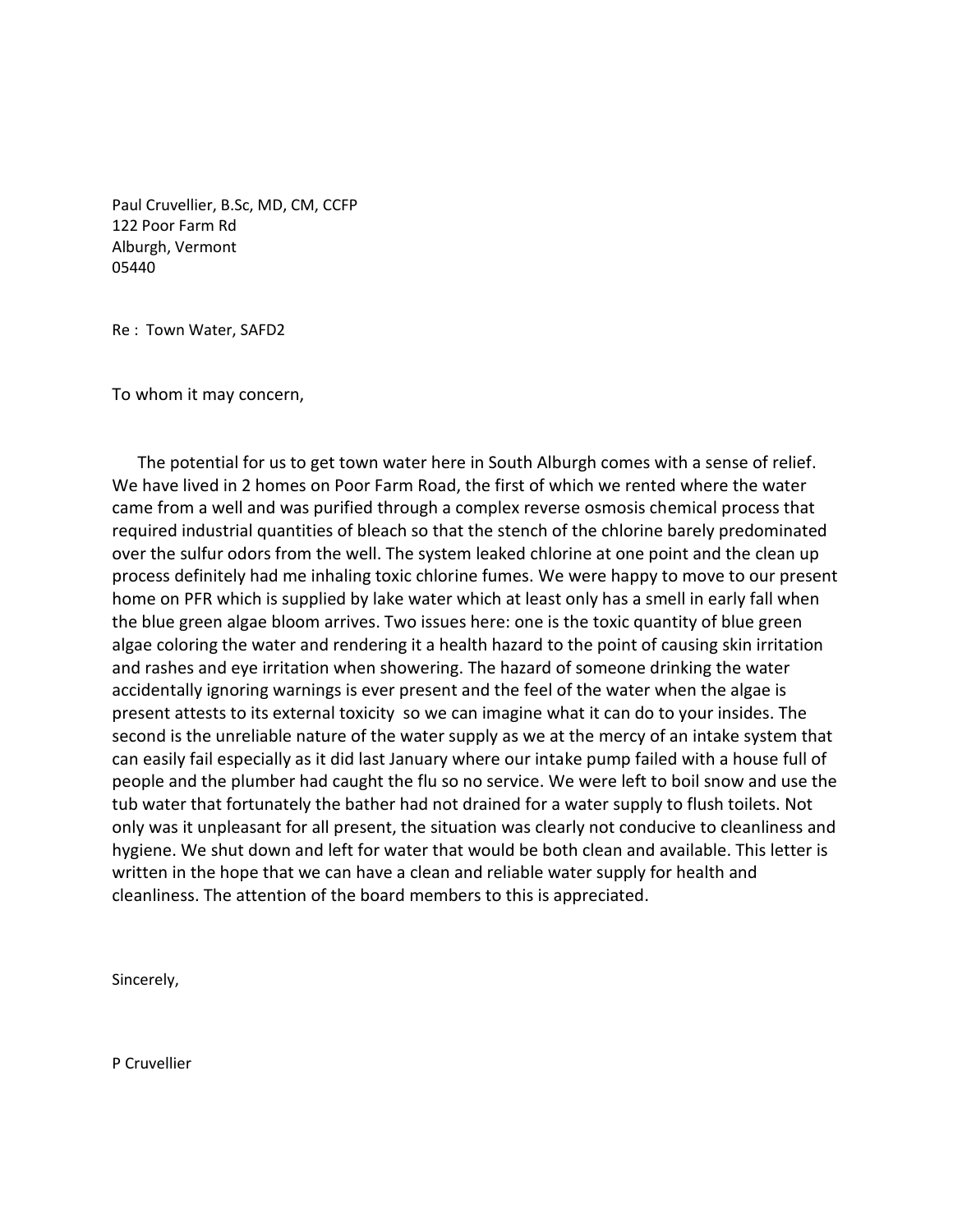From:

**Andrew Meehan** 92 Poor Farm Road Alburgh, Vermont 05440 Cell # (802) 299-8143

Date: November 9, 2018.

To: South Alburgh Fire District #2. 1 North Street, Suite 2 c/o Village of Alburgh Alburgh, VT 05440

Subject: Water quality - HELP!!!

**Dear Board Members,** 

I have been hearing about town water coming to our street for a long time. I know you guys have been working on it but I'm really concerned its not happening FAST ENOUGH. The current situation is very difficult. We draw water from Lake Champlain. In the winter (ice) and under certain conditions, the filtered water we draw is acceptable for most uses such as washing, bathing but never drinking. This summer was paticularly tough. Low water levels (no rain) and high alge counts made it just about impossible. Just GROSS - there were times when I took my young daughter across the bay to my Parents home to take a bath. They live in North Hero & have town water. The Lake level is still very low and we are concerned about supply through this winter. This is NOT a healthy situation.

My landlord offered to have potable water delivered but, due to affordability, we have chosen to purchase/procure our supply. Most people on the street have similar stories to tell. The Lake, although an easy & plenitiful water supply is just not acceptable. People we've talked to that have deep wells all have high sulfer levels. Their water absolutely STINKS. Treating it adds cost (filter, chemicals etc) and even after trying to improve quality, they get mixed results. We've heard of other people using water from shallow wells but that presents other risks and hazzards (run off, contamination, runs dry etc).

We really like Vermont & just love living in Alburgh, next to Lake Champlain. That being said, it NOT a cheap place to live. I drive a long way to find work (construction) can not afford to spend hundreds of dollars per month on just water.

PLEASE do everything possible to get AFFORDABLE town water to our street ASAP. Thanks.

Sincerely,

**Andrew Meehan**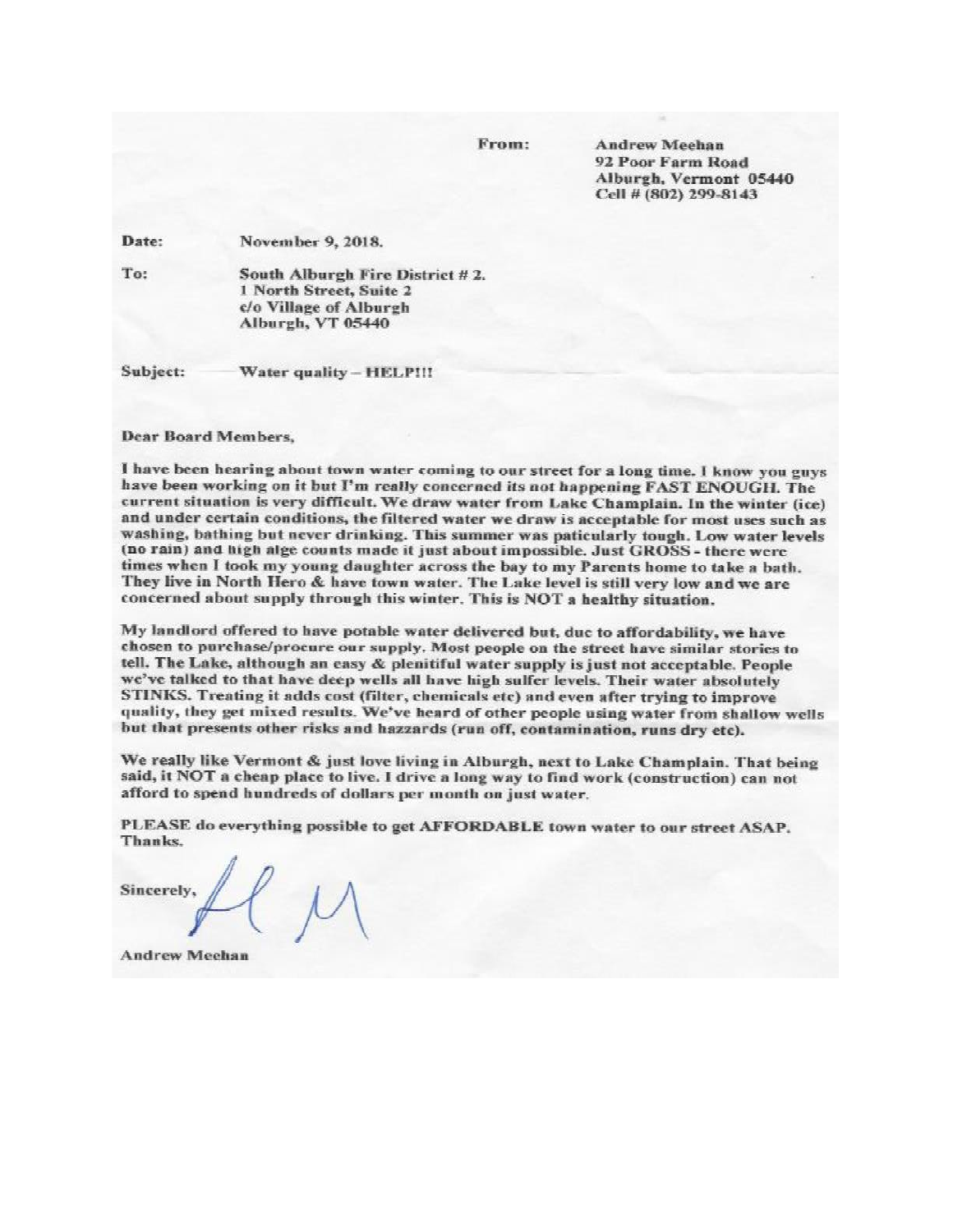---------- Forwarded message --------- From: Judith Hartl [<judyhartl@aol.com>](https://mail.yahoo.com/neo/b/compose?to=judyhartl@aol.com)

Date: Sat, Nov 17, 2018 at 11:28 AM

Subject: Water issue in South Alburgh\

To: [<safd2committee@gmail.com>](https://mail.yahoo.com/neo/b/compose?to=safd2committee@gmail.com)

Thanks for the info sent earlier this week. We are at the south end of Cedarvale Estates Rd # 105. We draw water from the lake and then filter it this way in the kitchen. Here's how it looked Sept 1, 2018. Judy and Palmer Hartl

Sent from my iPhone

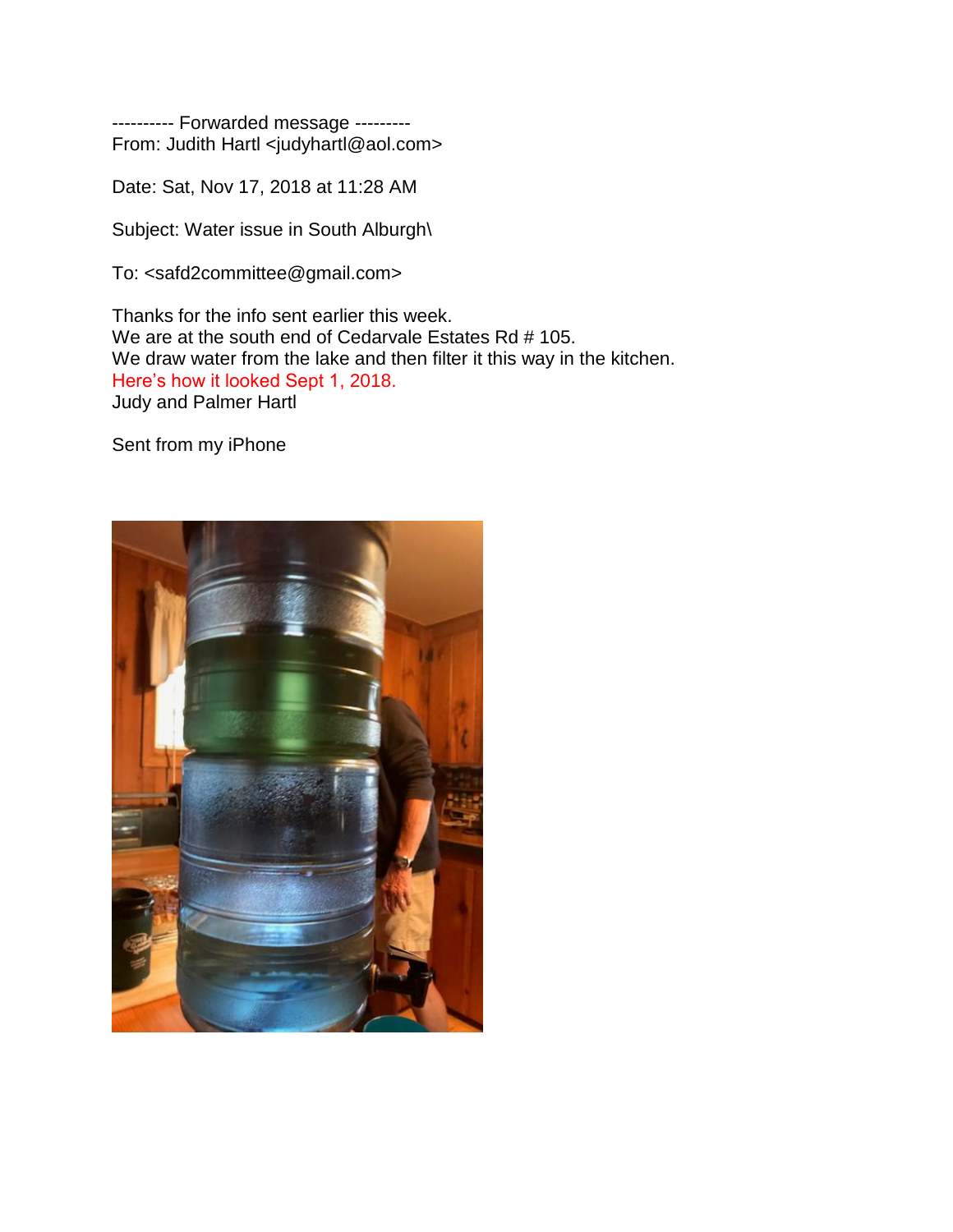To whom it may concern,

At our primary residence of 7453 US Route 2, South Alburgh, Vermont we utilize a dug well. The only water problems we have encountered is this summer the well went dry for a month. When the water went low it resulted in a positive test result of bacteria in the water. However as of now the bacteria problem has been resolved. We also have hard water that requires a water softener.

Due to having a large family, it is important to us that the water option we choose is not just convenient and as hassle free as possible but to be cost effective. Currently the approximate monthly cost for our water system is \$40 a month thanks to the need for a water softener.

Thank you for your time.

Very Respectfully,

Erin Leon

7453 US Route 2 South Alburgh, VT 05440

Erin.leon1989@yahoo.com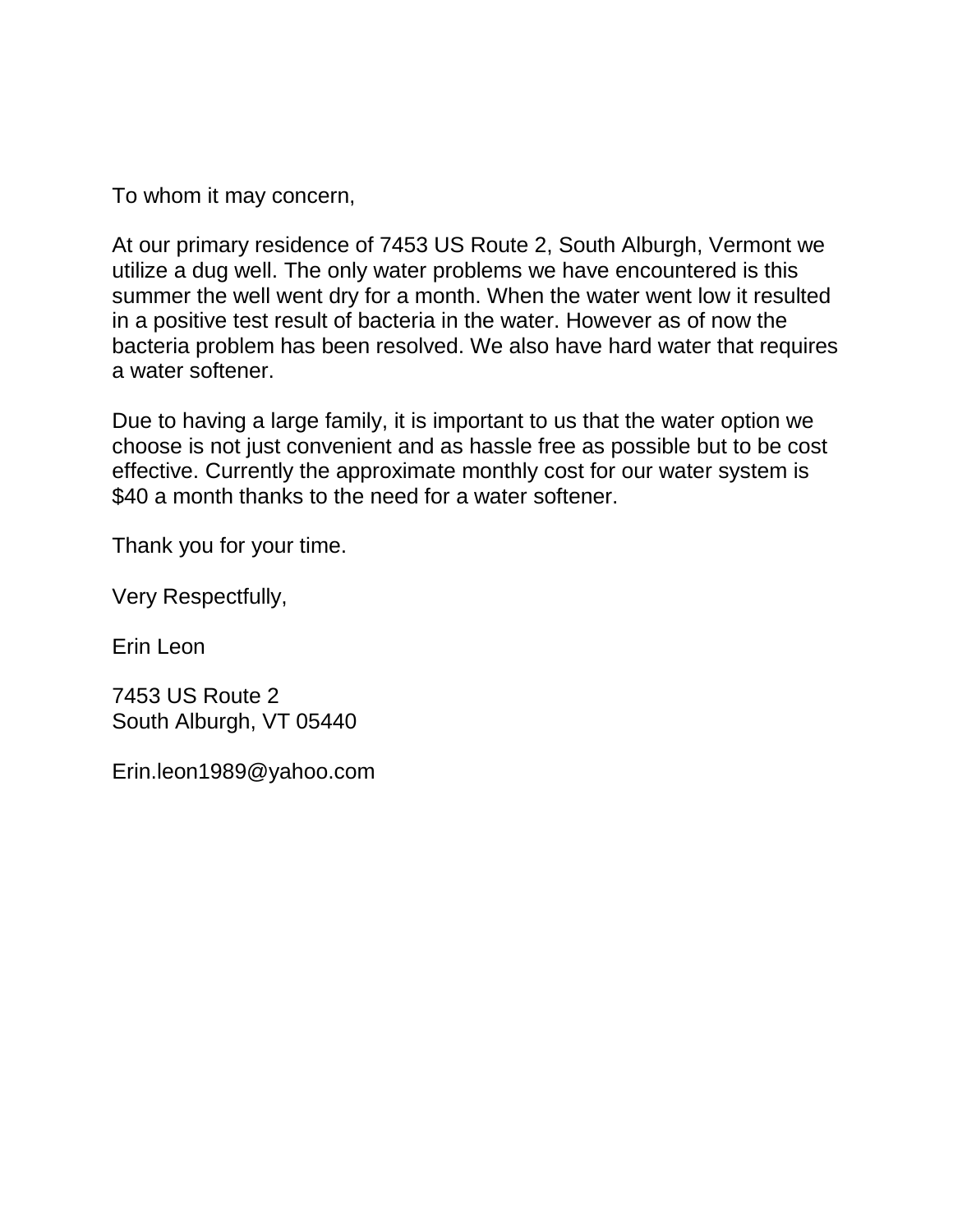70: So Alburgh Fire Dstrict #2 From: Kevin & hauvre (Se) 47 Poor Farm Pd Alburgh VT We would be interested in hooking up to Town Water. Although our Well Water was considered Safe to drink, it also was recommel we would need tobedlowing testing on a monthly basis. That alone is rather difficult. We do have a chlorine sylem but we get methane gas popping from Toste is terrible. We bring all our of drinking water in. By the way, the dog only gets bottled as well. hank you Kevin a haurie Asua)<br>Il 1 gabrier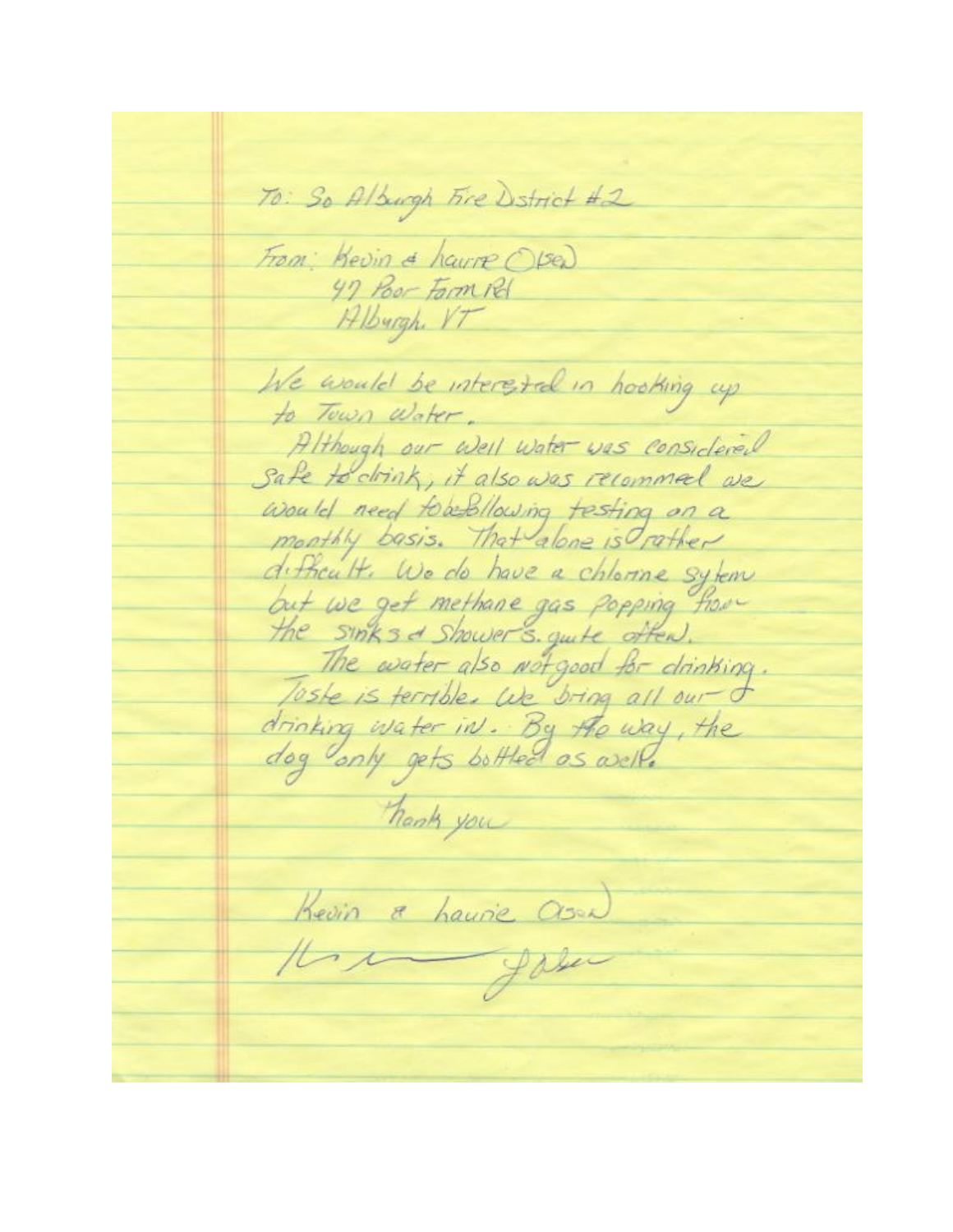From: Patty Helfrich

EMail: [helfrichpatty@gmail.com](mailto:helfrichpatty@gmail.com)

Address: 72A Poor Farm Road Alburgh, VT 05440

I have a drilled well. It has the inherent problems of a well which has sulphur gas. Beyond the obvious problem of smell if left untreated it has other drawbacks as well. The gas even after treatment damages appliances such as stoves and fridges. The cost of treatment and regular maintenance is high. If anything goes wrong that cost has to also be factored in.

Many with shallow, dug wells face the same problems. I do not drink the water from the well as I fear there may be bacteria, etc in the water that might be harmful. Few wells in this area pass an inspection. Many around me draw from the lake. Again there is cost of treatment and maintaining a system. Freezing pipes going into the lake can be a real problem in winter months.

I feel the danger of people using and drinking water from untested sources could cause major health issues. I hope grant money will be made available to South Alburg Water (SAFD2) to help fund continuing progress in their goal to make water available to those within the designated district.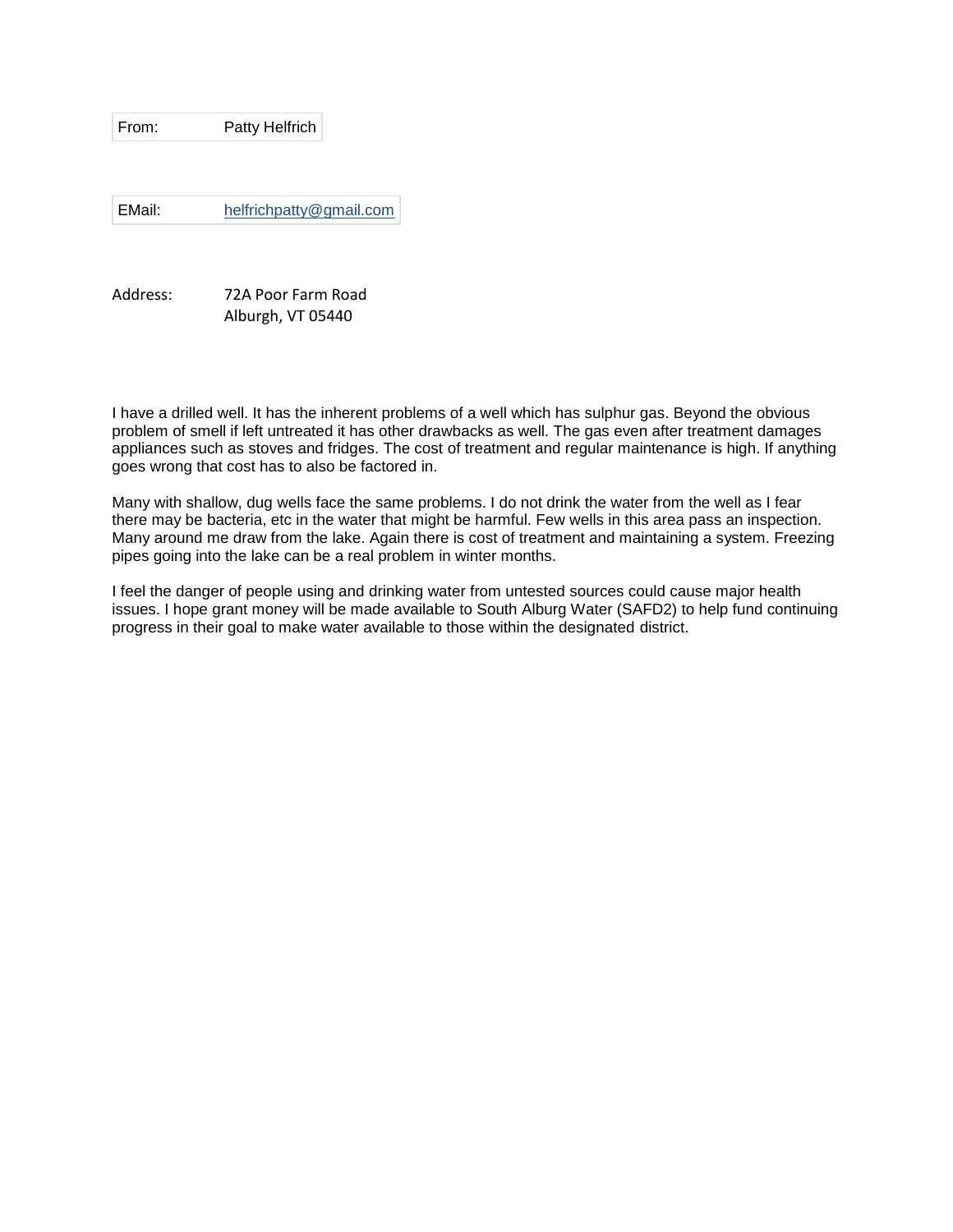94 Poor Farm Road Alburgh, VT 05440

South Alburgh Fire District #2 1 North Street, Suite 2 Alburgh, VT 05440

Subject: Municipal Water Service on Poor Farm Road

Dear Board Members,

I am a property owner at 94 Poor Farm Road. The house is occupied year round and currently is served with water that is pumped from Lake Champlain. While this source of water has always been available, over the last decade the quality has plummeted, making the water impossible to be made potable:

- 1. The lake turbidity, and particularly the late summer algae blooms, make filters and purification systems impossible to keep functioning.
- 2. Zebra mussels are prevalent and we have found them in our water filter housing. They are in the piping and often cover the pump screens. They will eventually make pumping water from the lake impossible.
- 3. It is not practical to make the lake water potable  $-$  it is really only good for flushing toilets.

This is a serious health and safety problem. With these water quality problems, water for drinking and cooking must be hauled in. This is not a practical long term solution.

I know that some residents on Poor Farm Road have dug shallow wells so they could stop relying on the lake water. This year many ran dry, and there are issues with shallow wells basically providing untreated surface water. Drilled wells in the area are mostly contaminated with sulfur.

We need affordable municipal water on Poor Farm Road. This is not just a nice to have. It is needed to address a very real health and safety problem.

I know that the Fire District has been working on this for some time. I have been very supportive of the effort and for some years now have counted on this happening to address the water problem that most home owners on Poor Farm Road are experiencing.

Please redouble your efforts to provide one of the basic necessities to Poor Farm Road residents - clean potable water.

Sincerely,

Jed Bleemharts

Ted Bloomhardt Email: tbloomhardt@gmail.com Cell 802-238-9652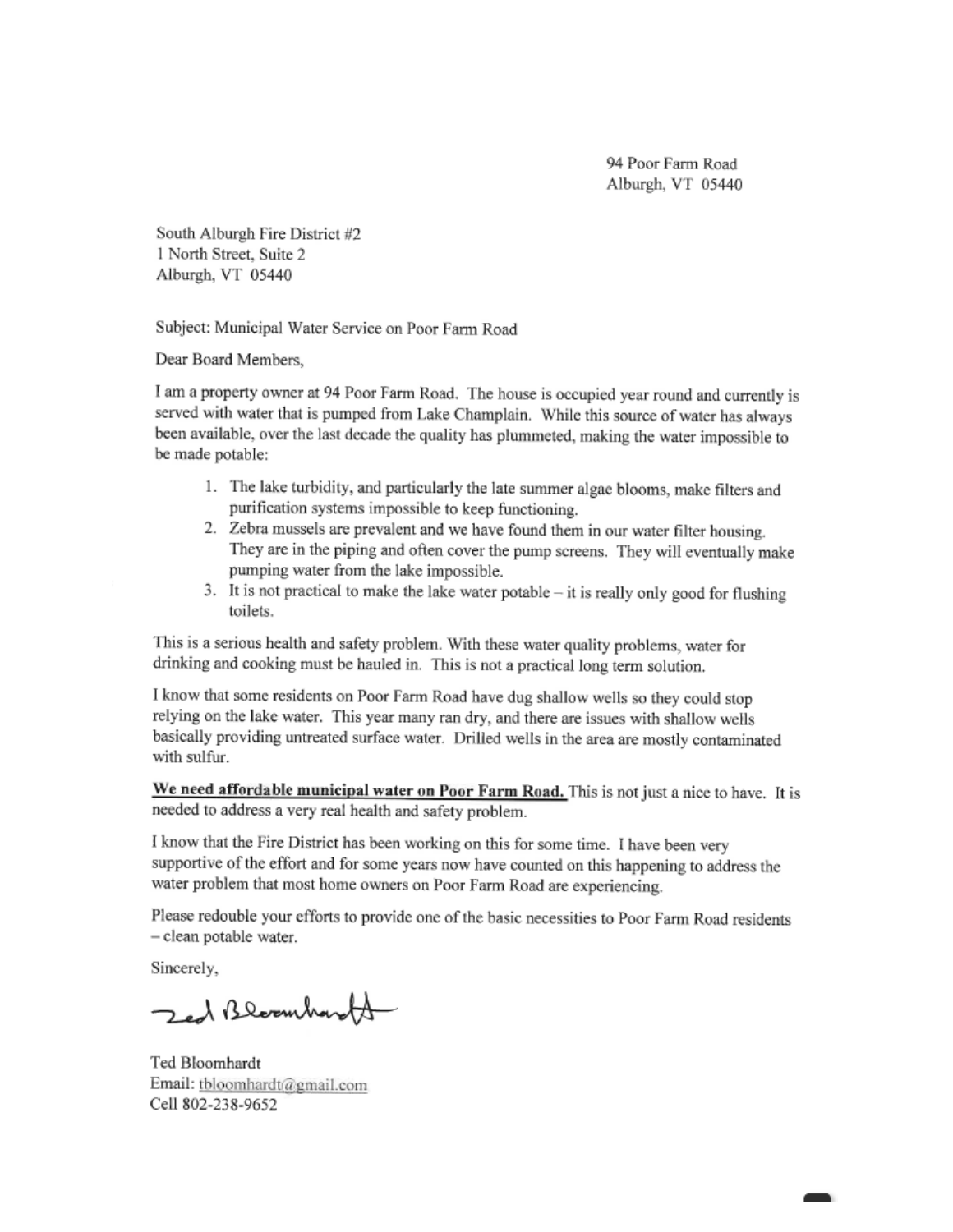Hi Folks.

Thanks for keeping this project alive!

We live at 124 Poor Farm Rd, having purchased the property in 2012, and being just crazy about the area. In order to get a C/O for this property as a year round residence, we were required to have a well water system installed, to the tune of \$5000.

With the well company rep present, the water was tested, tasted, and then immediately turned off, as the hydrogen sulfide levels were so high, you couldn't even run the water, let alone drink it.

So we went right back on lake water. Can't drink it or cook with it, but otherwise it's ok. Until mid Summer when the water levels drop and it turns green.

Anyway, I'm probably not telling you something you don't already know.

We fully support the effort to get city water here, as will our neighbors at 122, 123, and 125 Poor Farm! Keep up the good work! And thank you Tony Speranza!

Sincerely, Charles and Missy Mackin

"Charles Mackin" [cmackvt@gmail.com](mailto:cmackvt@gmail.com)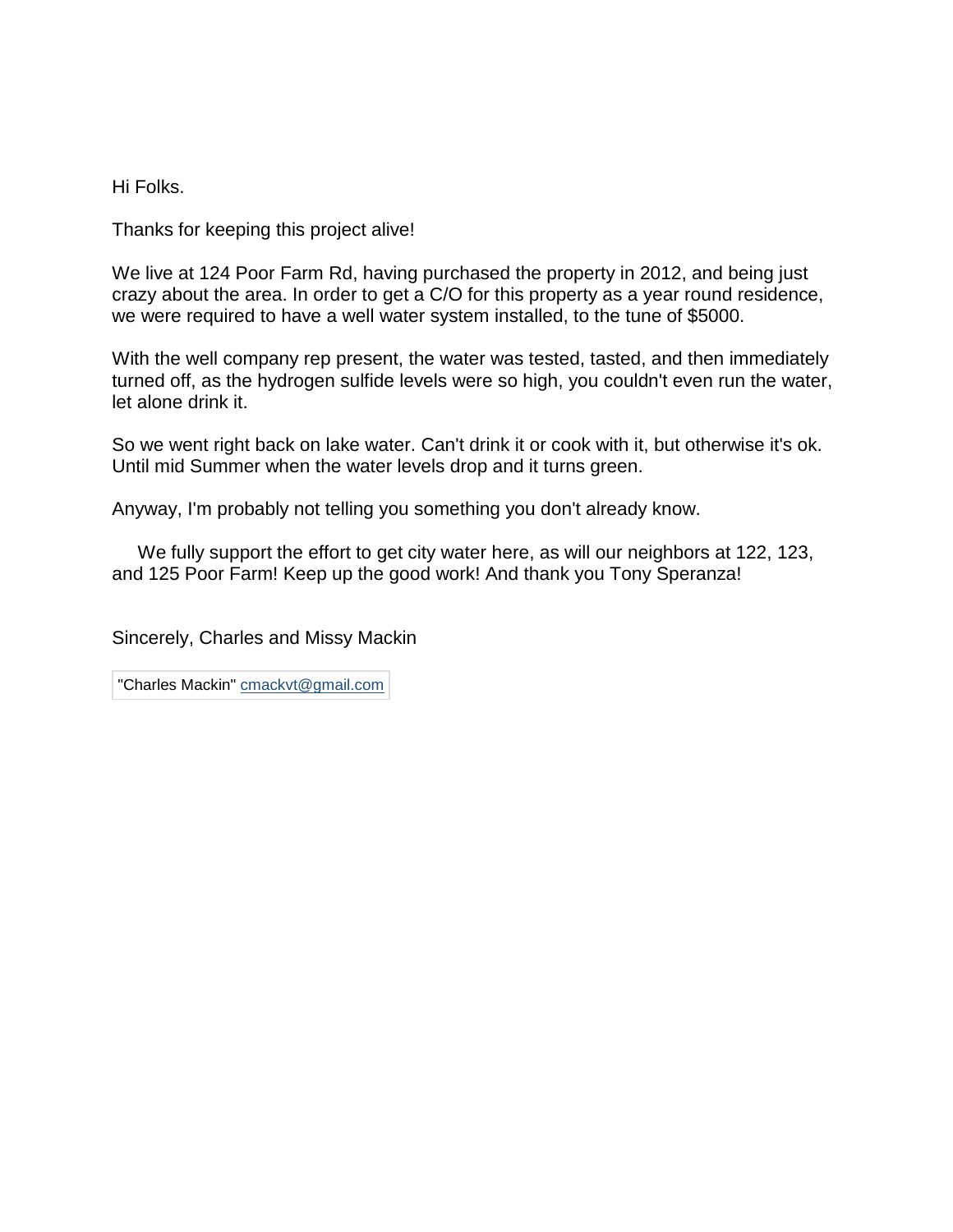From: kphartl [<kphartl@aol.com>](https://mail.yahoo.com/neo/b/compose?to=kphartl@aol.com)

Date: Fri, Nov 16, 2018 at 1:59 PM

Subject: Re: Proposed Municpal Water- Route 2

To: [<safd2committee@gmail.com>](https://mail.yahoo.com/neo/b/compose?to=safd2committee@gmail.com)

Dear Committee.

We live on cedar vale road at the end and would love to have town water. This summer as your newsletter says was a mess at the end of the summer. Even before that the low lake level was somewhat problematic. I hope that this effort gets funded.

Palmer Hartl 105 Cedarvale Estates Road South Alburgh. 05440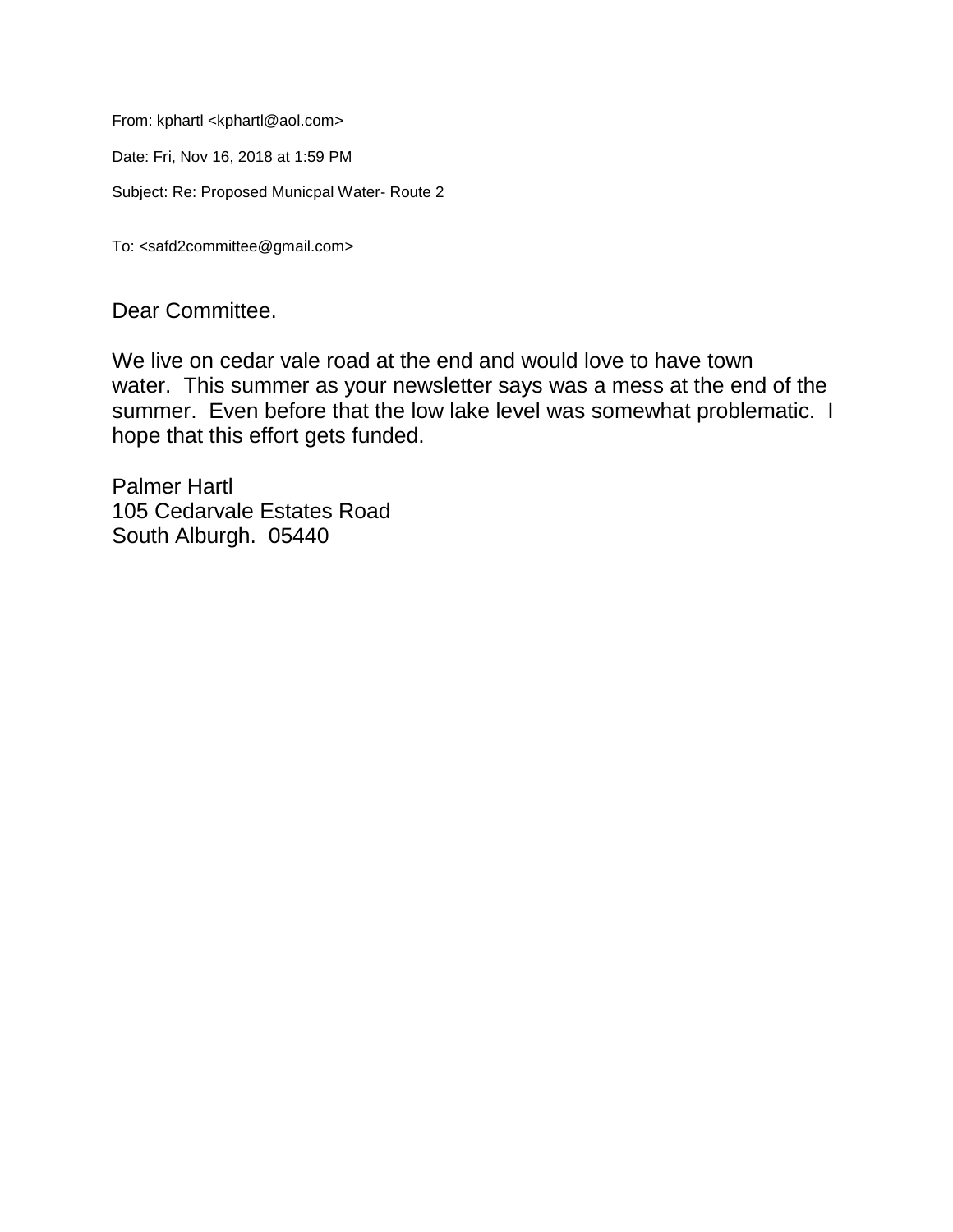Mr. Speranza,

As discussed, I am providing a description of the current water situation at my yearround residence at 8 Point of Tongue, as well some thoughts regarding planning for town water to be brought to South Alburgh, including Point of Tongue.

I purchased my home in June, 2017. I obtain water from a deep well on the property. Water treatment includes chlorination for sulphur, charcoal filtration and water softening. The water test at the time of purchase indicated that the water was safe to drink. Excessive sulphur and methane are now present in the well water and have continued to be present in my water for over a year. This sulphur and methane contamination required increased chlorination and will require additional treatment to remove methane in a safe manner. I purchase drinking water.

You discussed water plans for the South Alburgh area. I would certainly be interested in obtaining town water at a reasonable price. My concerns include the timing of the project and how water would be delivered to Point of Tongue given the ledge that is exposed or close to the surface throughout Point of Tongue and its impact on construction of water lines.

Thanks for providing information about the South Alburgh water planning.

Tom Jacobsen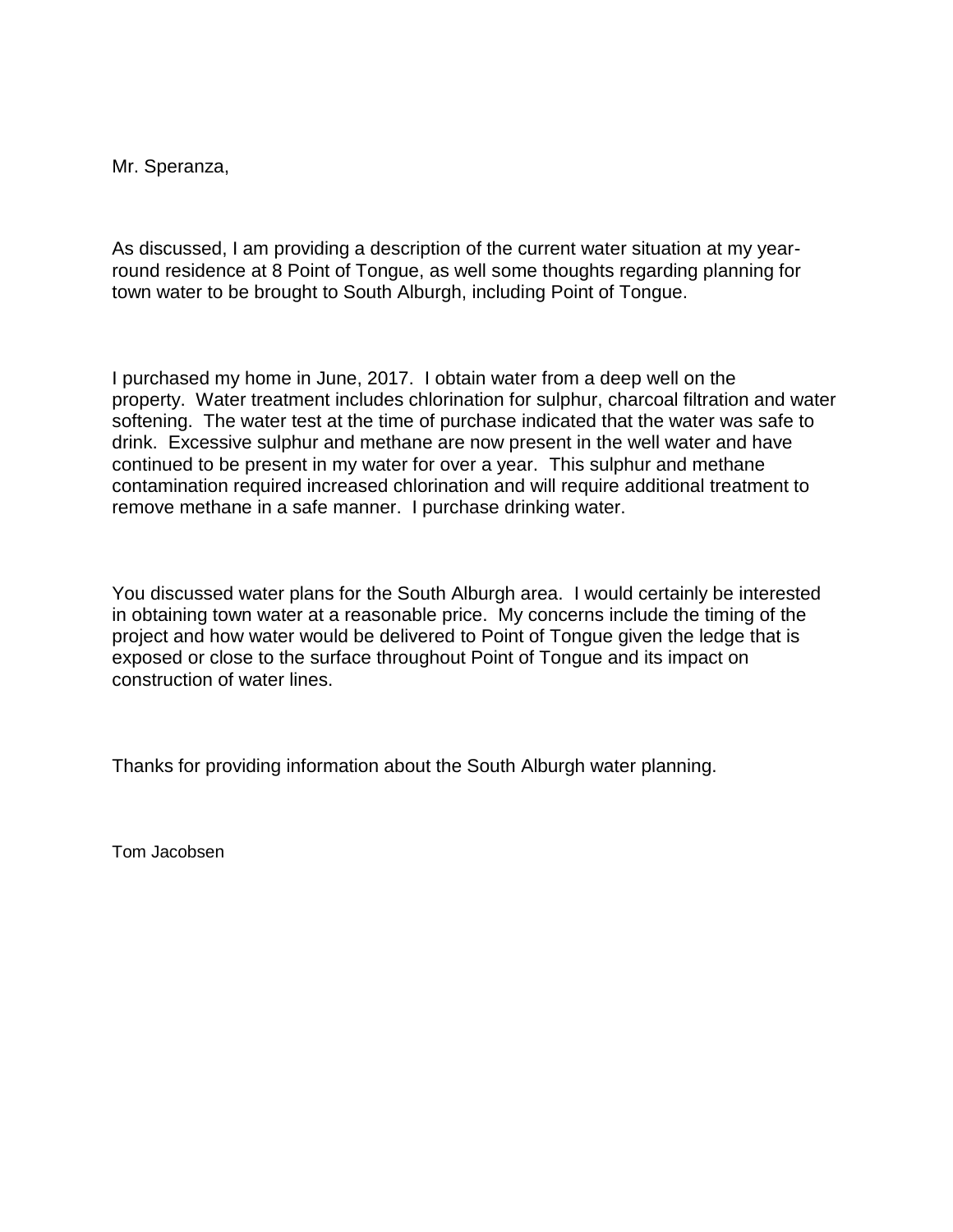| From:    | "Hotmail" <familyboat@fairpoint.net></familyboat@fairpoint.net> |
|----------|-----------------------------------------------------------------|
| Date:    | Tuesday, November 13, 2018 5:18 PM                              |
| To:      | <safd2committe@gmail.com></safd2committe@gmail.com>             |
| Subject: | Town water, Please                                              |

To whom it may concern,

This is Dale Brown of 24 Point of Tongue in Alburgh. I am a resident at the afore mentioned residence but spend some of my winter months in Florida. As far as the water at Point of Tongue, we are very interested in having town water connected to our home. The well that we have is a typical Vermont sulfur well. We spend inordinate amounts of money on a treatment system and the water still in not what we would like to drink. So we also have to pay to have water delivered to our home. As far as health, I have a heart condition and it is also necessary to add salt to the water which is not what is best for my condition. My wife does not drink our well water at all. And we have never considered the lake as a source of drinking water because of the cost and reliability.

So, if the town is going to run a water line down our road, we are definitely hooking up.

Thank you, Dale and Ann Brown

 $\sum_{i=1}^{n}$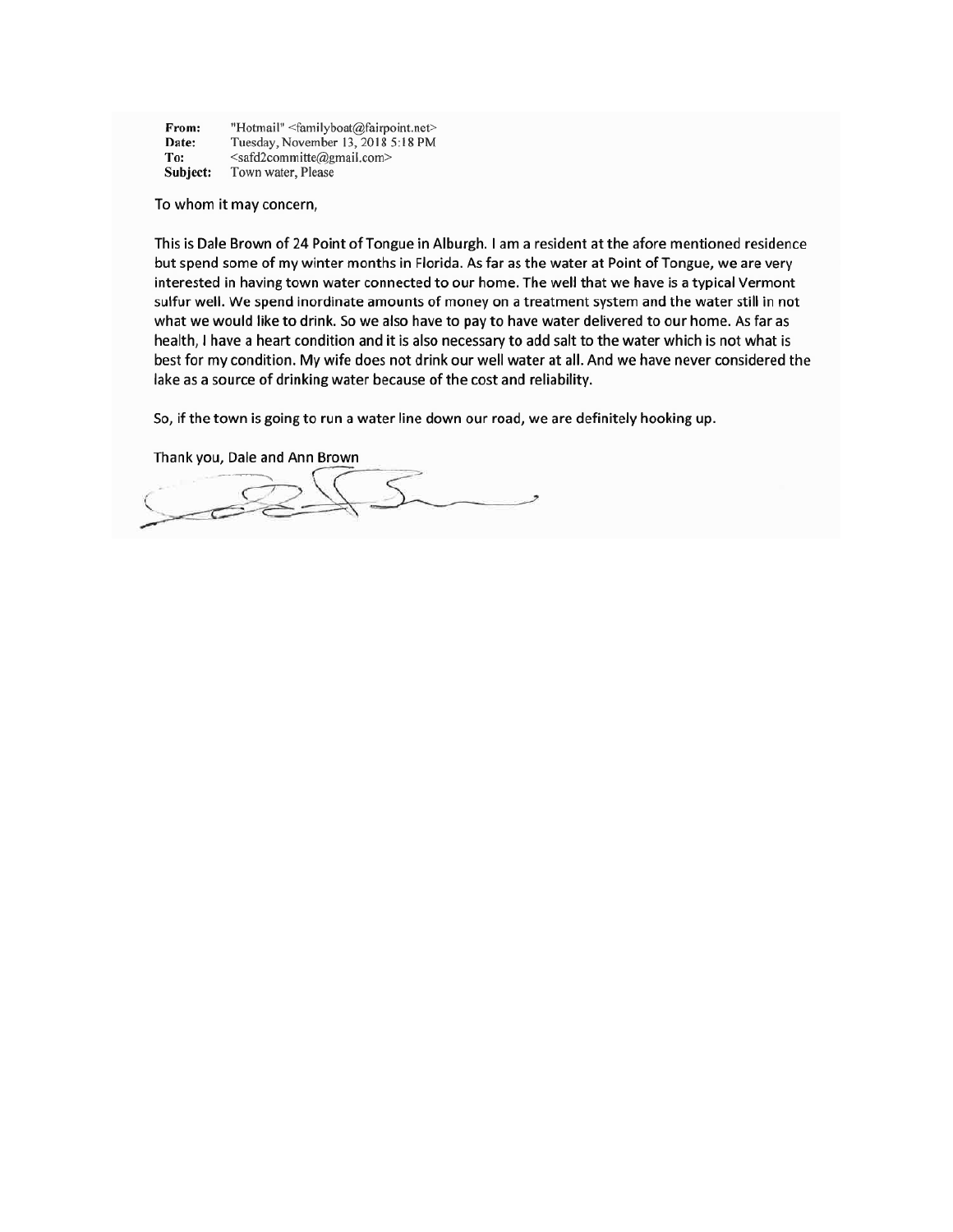Another voice of support...

-- Forwarded message ---------From: Bob Carpenter <progressivebob@yahoo.com><br>Date: Mon, Nov 19, 2018 at 1:20 PM Subject: Re: Proposed Municpal Water- Route 2 To: South Alburgh Fire District No. 2 <safd2committee@gmail.com>

Thanks for the news letter. We have two properties at 2 and 6 Poor Farm Road. We have a drilled well but due to the sulfur and other contaminants are not able to cook with or drink the water. My children won't even shower when they visit. The 2 Poor Farm Road property is a 4 unit apartment complex and I have a hard time keeping tenants due to the water conditions. Our primary residence is in Randolph VT and we can't make the meeting tonight but best of luck moving the project forward. We would definitely hook up both properties if given the option.

**Best Regards,** 

**Bob Carpenter** 

Another water reply....

---------- Forwarded message ---------From: Paula Holsinger <pholskier@aol.com> Date: Fri, Nov 16, 2018 at 9:35 AM Subject: Water To: <safd2committee@gmail.com>

My home is at 86 poor farm Rd in Alburgh . I have a well to supply my water. I have a water softener, chlorine injection and two filters. The water has always had a sulfur smell and contains a black sediment. We need real water ! Sincerely Fred Holsinger

Sent from my iPad